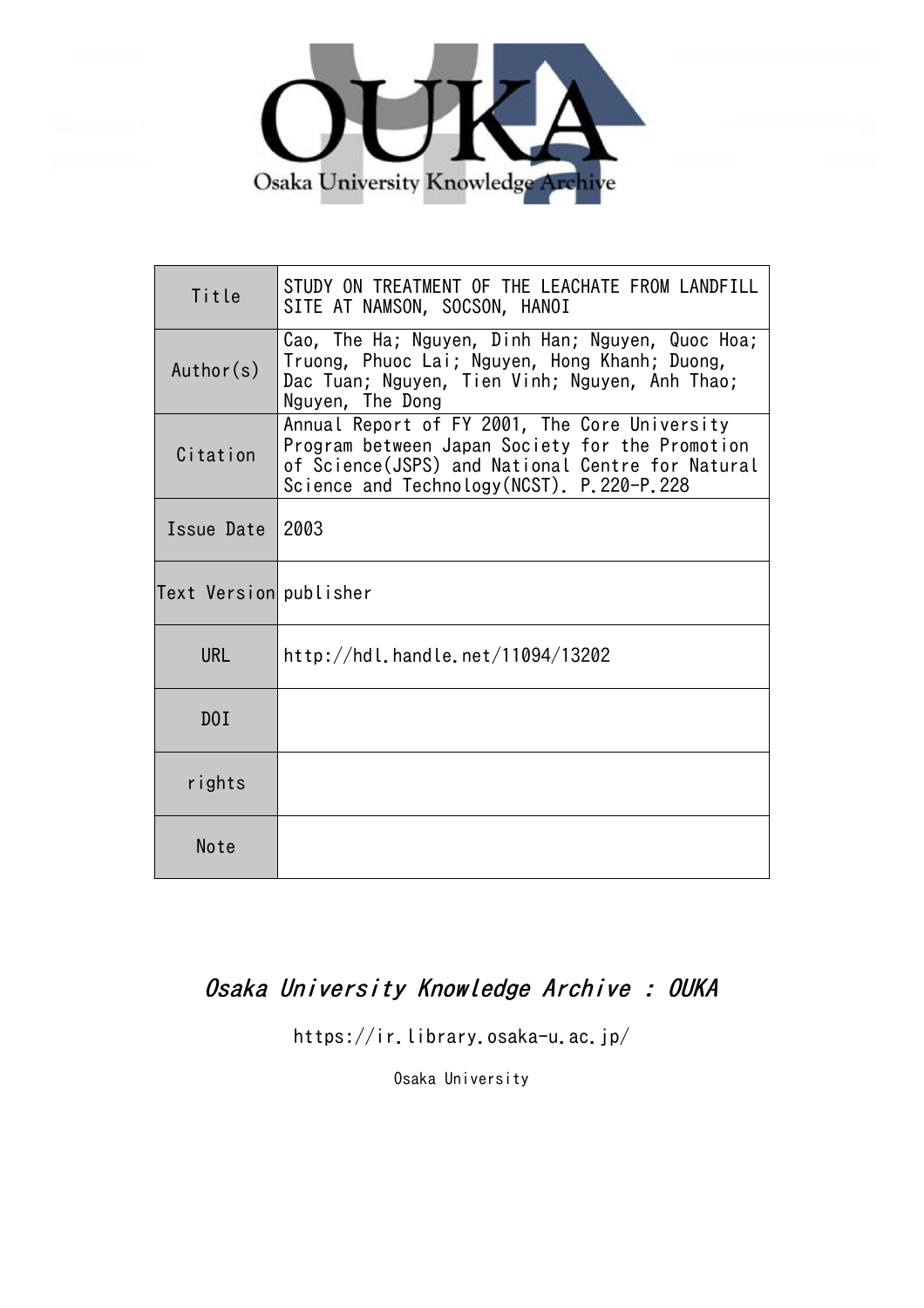# STUDY ON TREATMENT OF THE LEACHATE FROM LANDFILL SITE AT NAMSON, SOCSON, HANOI

Cao The Ha<sup>1</sup>, Nguyen Dinh Han<sup>1</sup>, Nguyen Quoc Hoa<sup>1</sup>, Truong Phuoc Lai<sup>1</sup>, Nguyen Hong Khanh<sup>2</sup>, Duong Dac Tuan<sup>2</sup>, Nguyen Tien Vinh<sup>2</sup>, Nguyen Anh Thao<sup>2</sup>, Nguyen The Dong<sup>3</sup> *lCenter of Environmental Technology and Sustainable Development, HUS, VNU,Hanoi* 

<sup>1</sup>*Institute of Mechanics., NCST 3 Institute of Chemistry, NCST* 

#### ABSTRACT

Landfill leachate has been treated by two step biological technology and advanced techniques. It was proved experimentally that biologically treated landfill leachate can not meet demand of existing Vietnamese standards for industrial liquid discharge. Application of Fenton reagent in combination with PAC adsorption can solve this problem. The application of PAC can increase COD removal efficiency of a unit *H<sub>2</sub>O<sub>2</sub>* applied as much as twice or higher in comparison with reference data. Biologically treated or raw leachate can be filtered by RO technique. COD, colour and TDS removal were extremely good, but N-compounds removal was still poor. The best way to treat leachate to meet Vietnamese standards 5945-1995 B is to combine biological treatment with either oxidation-adsorption technique or with RO filtration.

*Keywords:* adsorption, advanced oxidation, Biological treatment, Fenton reaction, Landfillleachate.

## Introduction

In the past, all over Vietnam the only technique applied for treatment of municipal solid waste (MSW) was dumping and simple landfill. Since 1998, the first constructed sanitary landfill was constructed in Namson site, Socson, Hanoi. This site, which has an area of 80 ha, is located 50 km Northern the Hanoi City and was planed to receive as much as 1,200 ton MSW per day. Along with landfill cells for MSW, a waste water treatment facility (WTF) for collected leachate consisting of two steps of biological treatment sequence was constructed too. The block scheme of this WTF is described as following:



*Figure 1*. Flow diagram of existing leachate treatment facility at Namson Landfill site

The existing WTF has 8 UASB reactors operating simultaneously, connected with 4 parallel aerated tanks and 4 parallel settling tanks, which forms a treatment sequence: anaerobic-aerobic. The hydraulic detention times at UASB reactors and at aerated tanks were 12 and 8 hours respectively.

In 2000 this facility was started-up. During the trial of this system it was revealed that influent COD was low (up to  $1,300 \text{ mg/L}$ ), that meant the leachate was "old"; influent pH was always higher than 7 meant anaerobic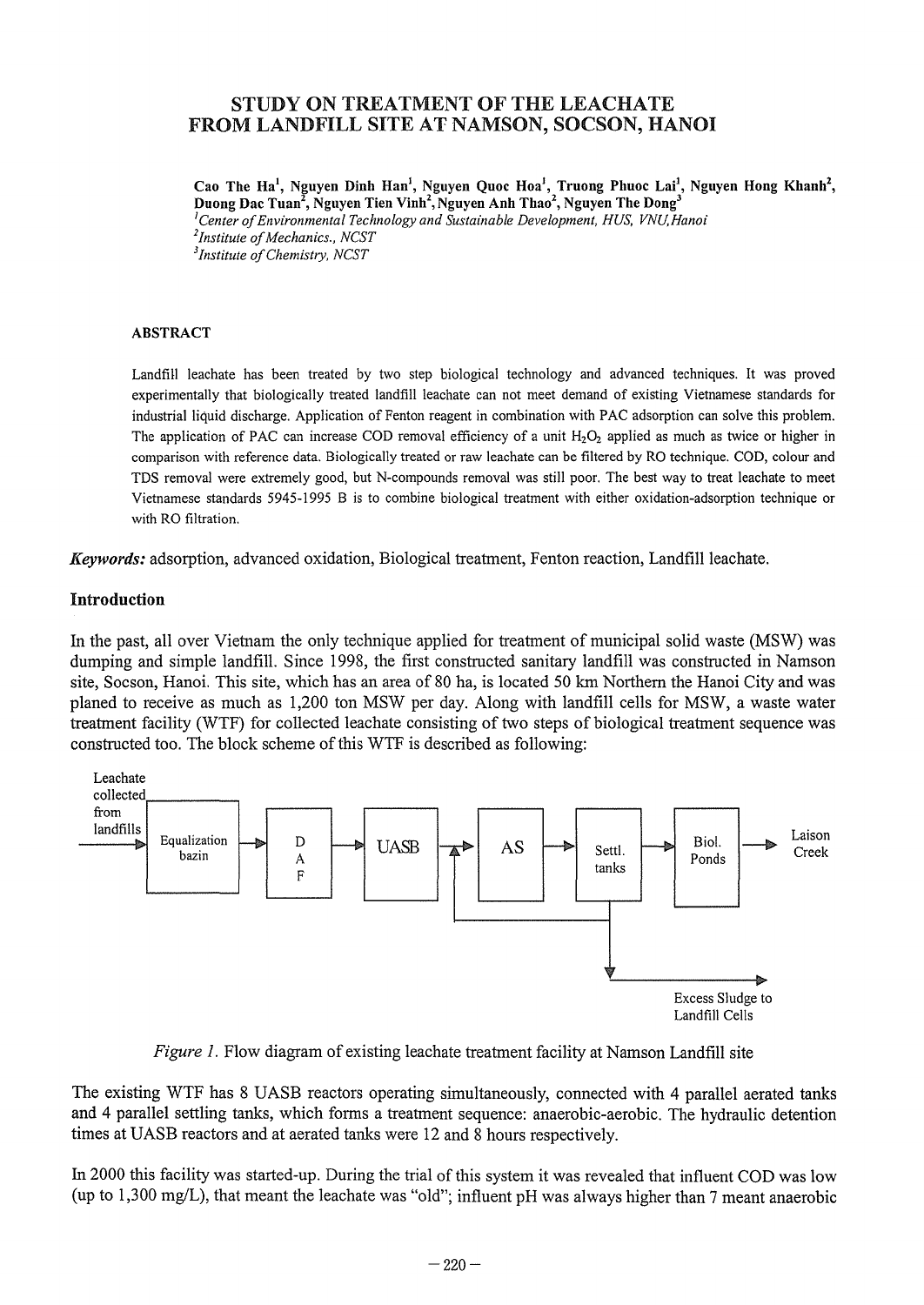acidification phase was accomplished and as a rule of these two features low BODs/COD ratio of about 0.2 and persistent to biological treatment characteristic of the leachate were observed: the treatment efficiency could not exceed 50% regarding to influent's COD. By the time, according to Vietnamese standards 5945- 1995 for industrial wastewaters effluent COD has to get at least the COD value of 100 mg/L. The target of this paper is to find the way of upgrading /or retrofitting existing WTF so that it could get Vietnamese standards.

#### **Land** fill leach ate **characteristics and discharge requirements**

It is well known that **no** two landfills produce the same quality of leachate and the quality of leachate strongly depends on many factors such as MSW composition, the way of management of landfill, the "age" of leachate and regional climatologic patterns [C. D. Martin et al. 1999]. At present in Namson landfill site, due to the lack of separation facility of the garbage the last one has complicated origin, including kitchen waste (mostly organics of natural origin), paper, plastics and even household chemicals, industrial wastes etc. That's why it is expected that many compounds toxic to human, recalcitrant and inhibitive to biological processes applied in wastewater treatment technology can be found in the leachate. Therefore, the composition of the leachate is very complicated and it is not easy to determine quantitatively each organic compound alone, therefore commonly, we have to be satisfied with the global parameters such as COD and BODs, which express indirectly the amount of organics present in wastewater and the part of organics being treated by microorganisms (in biological treatment) respectively. The other important feature of the leachate is its age: the younger the leachate, the higher COD, BOD values and BOD/COD ratio, the lower ammonia content. In contrary, the older the leachate, the lower COD, BOD values and BOD/COD ratio (that means more difficult to be treated by biological processes), the higher ammonia content (table 1).

|                              |              | "Old"     | VN Standard 5945-1995 |           |       |  |
|------------------------------|--------------|-----------|-----------------------|-----------|-------|--|
| Items                        | "Young"      |           | Α                     | в         |       |  |
| pН                           | $6 - 7$      | $7 - 8$   | 6-9                   | $5.5 - 9$ | $5-9$ |  |
| BOD,                         | 3 000-20 000 | 250-350   | 20                    | 50        | 100   |  |
| <b>COD</b>                   | 5 000-36 000 | 1000-1400 | 50                    | 100       | 400   |  |
| <b>TSS</b>                   | 200-500      | 200-300   | 50                    | 100       | 200   |  |
| <b>TNK</b>                   |              | 200-250   | 30                    | 60        | 60    |  |
| PO <sub>4</sub> <sup>3</sup> |              | $20 - 25$ | 4                     | 6         | 8     |  |
| Coliform, MPN/100mL          |              | 50 000    | 5 0 0 0               | 10 000    |       |  |

Table 1. The content of Namson leachate

*Note: All figures are in mg/L unit, except pH and Coliform; Standard A- can be discharged into all receiving water bodies; B- can be discharged into receiving water bodies used for agriculture and fishery only;* C*must be treated.* 

*Table 2.* International Discharge Standards of Leachate

| Items                      | <b>USA</b> |     | Japan                    | UK                   | Germany    | Switzerland           | Australia | $VN-B$ |
|----------------------------|------------|-----|--------------------------|----------------------|------------|-----------------------|-----------|--------|
| BOD <sub>5</sub>           | 100        | 160 |                          | 60                   | 20         | 20                    | 25        | 50     |
| $\mathrm{COD}_\mathrm{Mn}$ | ۰          | ۰   | 160                      | -                    |            | $\,$                  |           |        |
| $\text{COD}_{\text{Cr}}$   |            |     | $\overline{\phantom{a}}$ |                      | 200        | $\bullet$             | 90        | 100    |
| SS                         |            | 200 | 200                      | 100                  | 20         | 20                    | 30        | 100    |
| $NH3-N$                    | 35         | ۰   | $\overline{\phantom{0}}$ | 80                   | 50         | $\tilde{\phantom{a}}$ |           |        |
|                            |            |     |                          | $(NH_4-N)$           | $(NH_4-N)$ |                       |           |        |
| $NO2-N$                    |            |     |                          | $\ddot{\phantom{0}}$ | 10         | 0.3                   | 1.5       |        |
| TKN                        |            |     |                          | -                    |            | ۰                     |           | 60     |
| Year                       | 1979       |     |                          |                      | 1989       | 1988                  | 1981      | 1995   |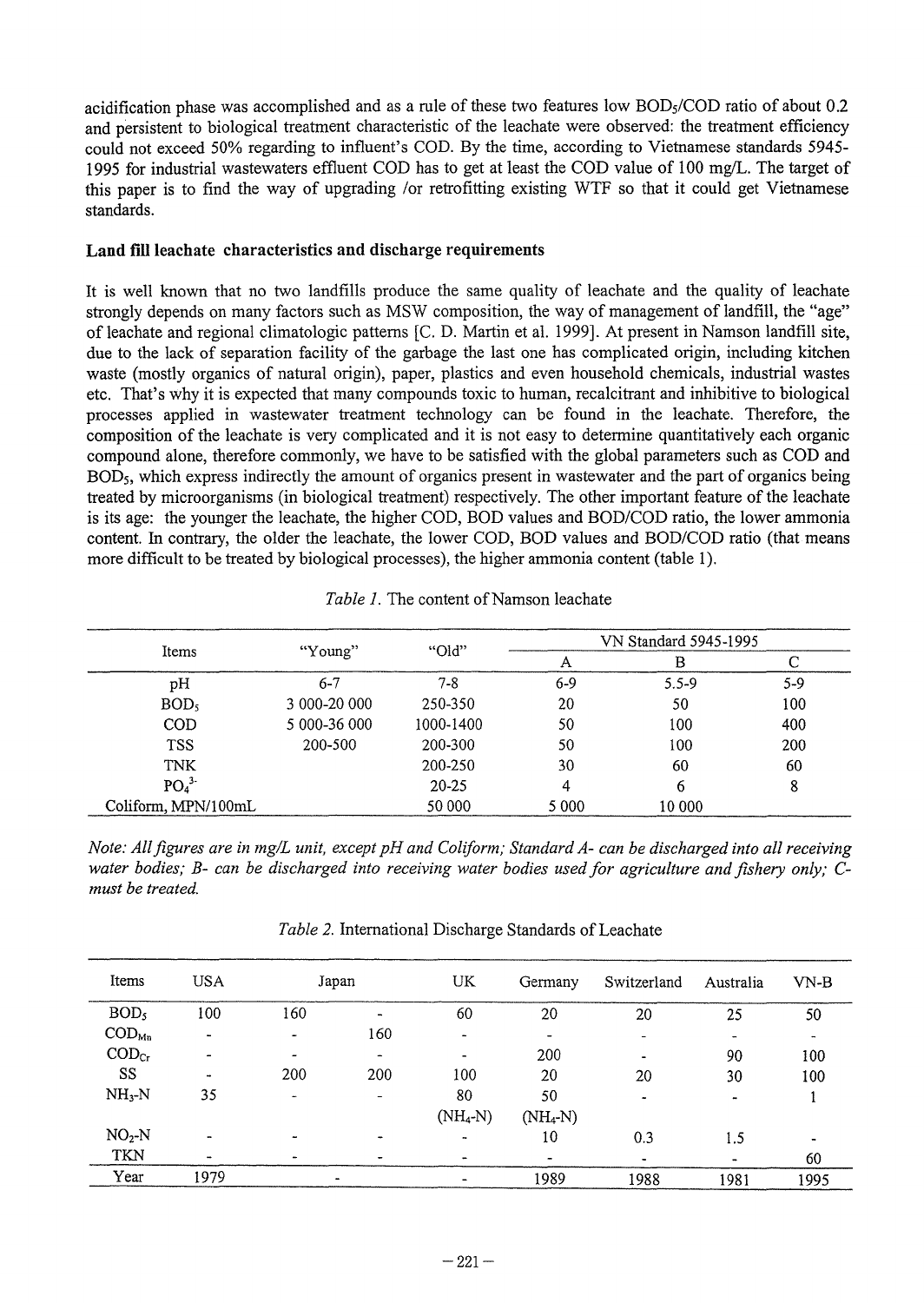By comparison to other International Discharge Standards of leachate (table 2) it was found that VN Standard 5945-1995 B may be one of the most strict.

Our observation indicated that Namson leachate is referred to as "old" leachate, that's why application of above mentioned two stage biological treatment lonely could not get demands of VN Standard B. The limitation of biological treatment was due to presence of large amount of recalcitrant organic compounds, some of them have high molecular weight, eg. humic substances [Ishigaki T.et al., 2001]. In this case, application of advanced oxidation processes, eg. Fenton reaction, could be a good option. There are some benefits of using Fenton reagent: 1- it is simplest way to produce  $\bullet$ OH radical, a key constituent in AOP; 2raw materials (FeSO<sub>4</sub> and H<sub>2</sub>O<sub>2</sub>) are available in the market and cheap; and 3- no need in complicated reaction devices.

It is the reason why most attention in this study was paid on combined physico-chemical treatment where the advanced oxidation process plays central role.

## **Advanced Oxidation Processes-AOPs**

AOPs are processes that use *in-situ* formed  $\bullet$ OH radicals with very high oxidation potential (E<sub>o</sub> = 2.8 V) for oxidation of contaminants.

There is a lot of systems which can produce  $\bullet$ OH radical, eg. O<sub>3</sub>/UV; H<sub>2</sub>O<sub>2</sub>/UV; O<sub>3</sub>/H<sub>2</sub>O<sub>2</sub>; TiO<sub>2</sub>/UV etc. Among them the oldest and may be simplest is Fenton reagent [Fenton, 1894]. Fenton reagent is the mixture of  $\text{Fe}^{2+}$  and H<sub>2</sub>O<sub>2</sub>. At pH 3-4 the production of  $\bullet$ OH radicals occurred by reaction:

$$
H_2O_2 + Fe^{2+} \rightarrow Fe^{3+} + \bullet OH + OH^+
$$

The main drawback of Fenton system is formation of sludge in the form of  $Fe(OH)$ <sub>3</sub> during neutralization reaction mixture. At present due to high oxidative and degradable potential of  $\bullet$ OH radicals AOPs became interest of many researchers who is finding the way to treat recalcitrant compounds/or at least to break them down into low molecular weight compounds which can easier be treated biologically [Geenes et aI., 2000].

#### Experimental and analytical procedures

Coagulation/or adsorption and Fenton oxidation experiments were conducted using 6-blades Flocc1ab (Prolabor-France).

Nitrification was conducted in batch mode, reactor, carrier material and procedure were described else where [Cao The Ha et al., 2001].

Reversed osmosis filtration was conducted using RO apparatus HA 3110 with capacity of 900 Ud, kindly provided by Toyobo Eng. Co., Ltd. (Japan).

Raw leachates were taken from Namson landfill site. There were two types of leachate: leachate N02, which was taken from collection well, represents leachate before biological treatment with the following characteristics: pH = 8.0-8.2;  $\text{COD}_{\text{Cr}} = 1052 \text{ mg/L}$ ;  $\text{BOD}_5 = 200 \text{ mg/L}$ ;  $\text{A}_{390} = 2.290$  and lechate No3, which represents leachate after biological treatment with the following characteristics:  $pH = 8.0-8.3$ ;  $\text{COD}_{Cr} = 610$ mg/L;  $BOD_5 = 10$  mg/L;  $A_{390} = 1.520$ .

All chemicals used in treatment experiments were technical grade. Powder activated carbon (PAC) was Trabac WT3 product. Flocculant was of Organo (Japan) polyacrylamide-PAA product NIOI (nonionic). pH value was measured by Hanna pH Meter HI83 14. Chemical oxygen demand (COD) was measured as dichromate oxygen demand (COD<sub>Cr</sub>) according to standard methods (APHA, 1995). BOD<sub>5</sub>-was measured by WTW 602 (Germany) according to standard method. NH4-N was determined by indophenol method,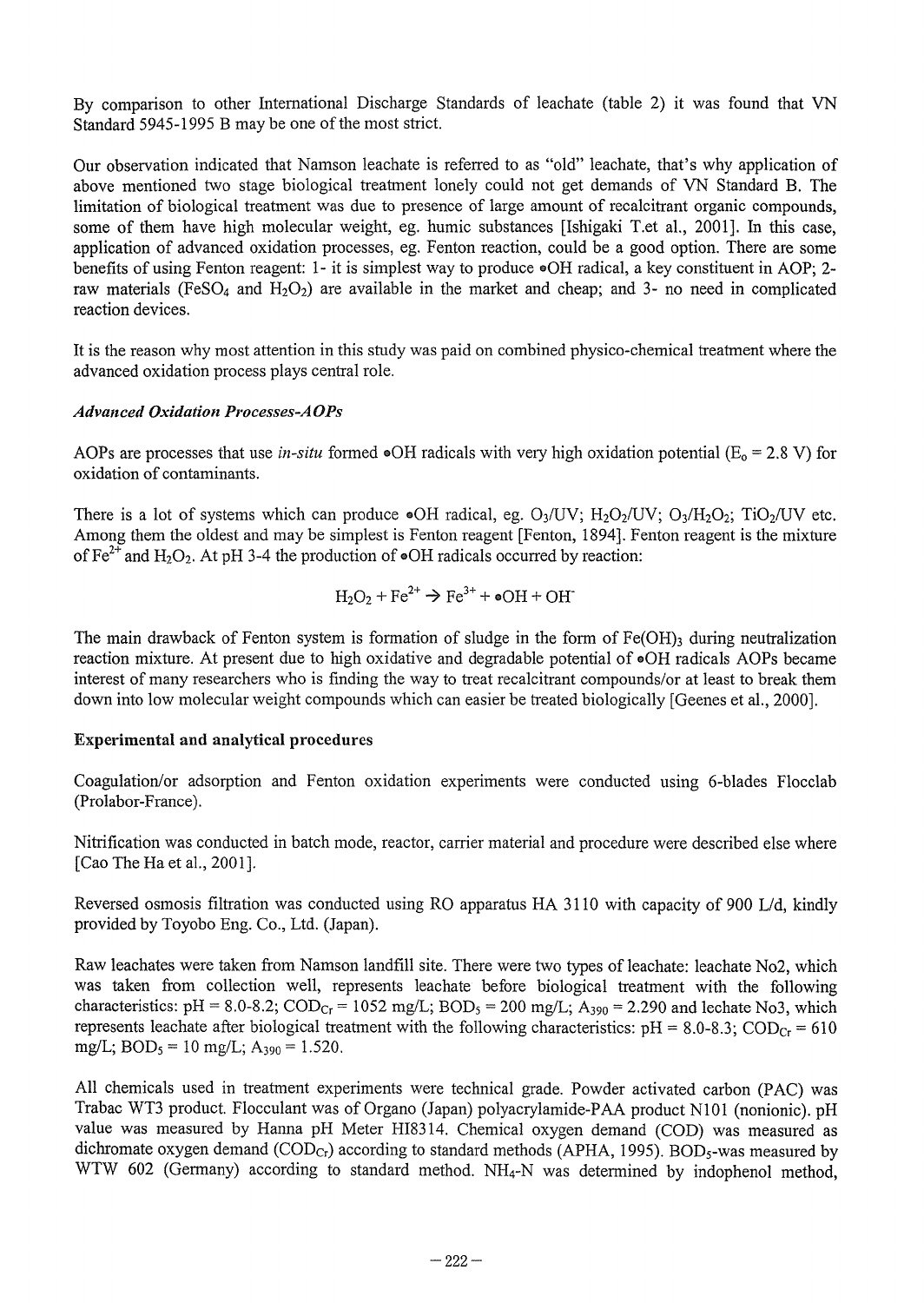absorption was measured at  $\lambda = 640$  nm. Colour reduction was determined via reduction of Absorption value at  $\lambda = 390$  nm.

## Results and discussion

## *Influence of pH value and order of chemical addition*

pH values of the leachate were adjusted by addition of dilute solution of  $H_2SO_4$  to desired values. In all experiments, except when desired to change, the concentrations of  $FeSO<sub>4</sub>$ .7H<sub>2</sub>O and H<sub>2</sub>O<sub>2</sub> added were 2.45 mmol/L (680 mg/L) and 25.24 mmol/L (858 mg/L) respectively. The order of chemical addition was: first solution of  $H_2SO_4$  for pH adjustment, second solution of Fe, third solution of  $H_2O_2$ . The difference was only between first and second rows, when  $H_2O_2$  was added after and before Fe (R-denotes reversed order).

*Table* 3. The influence of initial pH values of leachate and the order of chemical addition on effluent's COD

| PH                                                 |     |     |     |     |     |
|----------------------------------------------------|-----|-----|-----|-----|-----|
| Leachate No3 ( $\text{COD}_0 = 610 \text{ mg/L}$ ) |     | 600 | 565 | 170 | 291 |
| Leachate No3-R $(COD0 = 610)$                      |     | 557 | 549 | 356 | 273 |
| Leachate No2 ( $\text{COD}_0 = 1052$ )             | 713 | 699 | 620 | 225 | 270 |



*Fig 2.* The influence of initial pH values of leachate and the order of chemical addition on effluent's COD

It was found from table 3 and figure 1 that in all cases pH of 3-4 is the best for Fenton reaction and reversed order of chemical addition  $(H_2O_2$  was added before Fe) caused adverse effect. From now on the following best order of chemical addition was applied for all experiments: 1- pH adjustment by  $H_2SO_4$  addition; Addition of FeSO<sub>4</sub>; 3- Addition of  $H_2O_2$ .

# **The role of PAC and PAA**

Among all above mentioned series of experiments no result could get demand of VN Standard B. To improve effluent's quality an amount of PAC was added just after  $H_2O_2$  addition (preliminary experiments on adsorption by PAC addition into settled effluent showed little effect). To enhance settling characteristic of treated leachate an amount of 1 mg/L of PAA was added after neutralization by adding NaOH to pH7. The order of chemical addition was as the best case as discussed above. The results obtained with PAC dose of 0.2  $g/L$  were shown in tables 4a and 4b.

| Table 4a. The influence of PAC doses on effluent's COD |  |
|--------------------------------------------------------|--|
|--------------------------------------------------------|--|

| Leachate No3 ( $\text{COD}_0 = 610 \text{ mg/L}$ ) | 600  | 565 | l 70 | 29. |
|----------------------------------------------------|------|-----|------|-----|
| Leachate $No3 + PAC 0.2 g/L$                       | 370- |     | LO.  |     |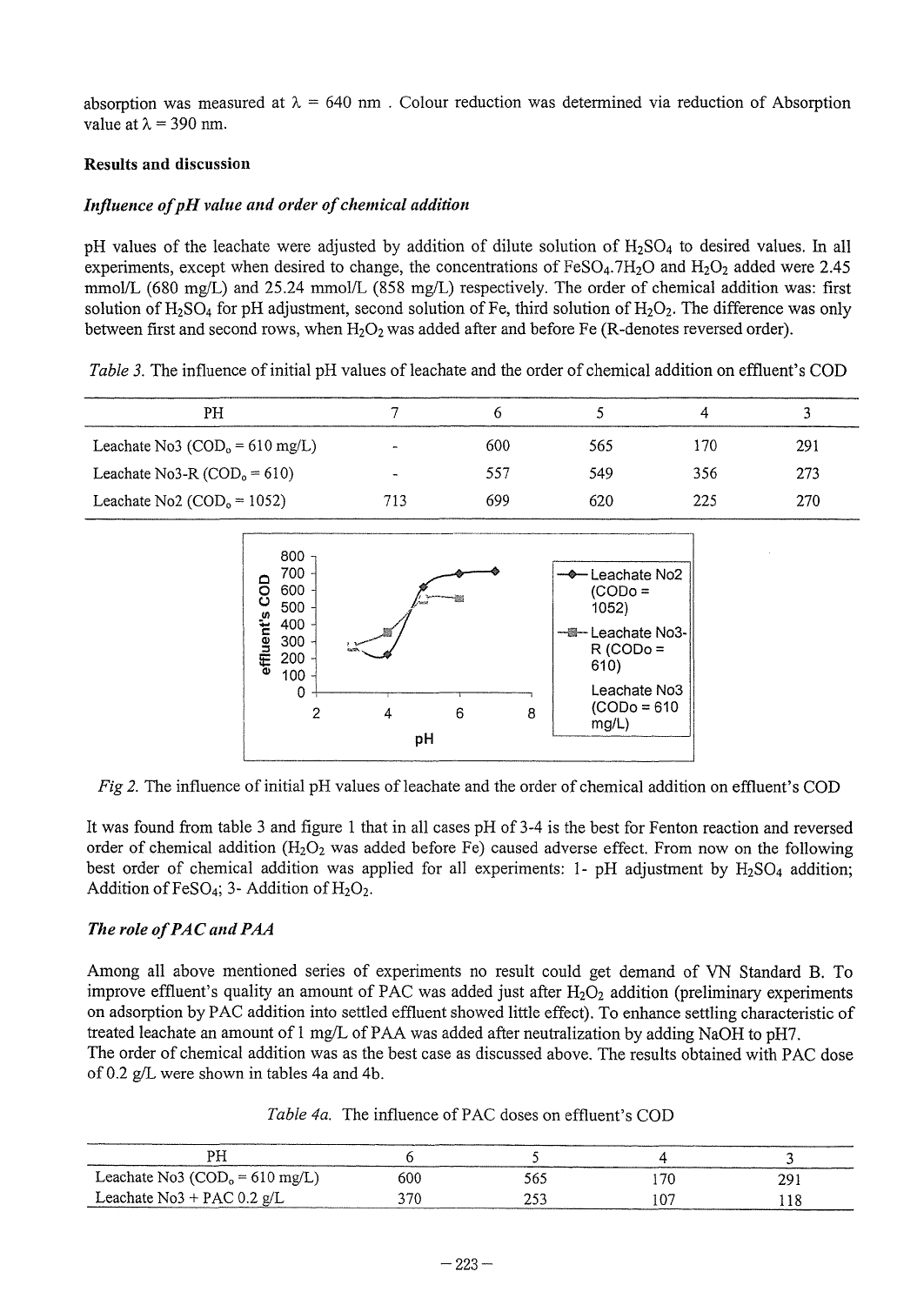Results from table 4a showed significant positive effect of PAC adsorption on COD removal at all pH range. To clarify the effect of PAC adsorption a series of experiment at pH of 4 was conducted. Results were given in table 4b.



*Table 4b.* The influence of PAC doses on effluent's COD

*Fig 3.* The influence of PAC doses on effluent's COD

Through tables 4a and 4b and figure 3, one can note that adsorption by PAC and flocculation by PAA had significant effect at the PAC doses of lesser than 0.2 g/L, in this range COD removal rate follows linear dependence on PAC doses, further increase of PAC dose continues to reduce COD but with lower rate. In the case of more strength leachate No2 the effect of PAC was not so significant, it may due to the fast saturation of PAC adsorption capacity by high concentration of organics in the initial leachate.

#### The role of  $H_2O_2$  doses

The initial value of pH was kept constant and equals to 4 for all experiments. The only variable was  $H_2O_2$ dose. The results obtained were shown in tables 5a, 5b and fig.3.



*Fig 4.* The influence of  $H_2O_2$  doses on effluent's COD-Leachate No. 3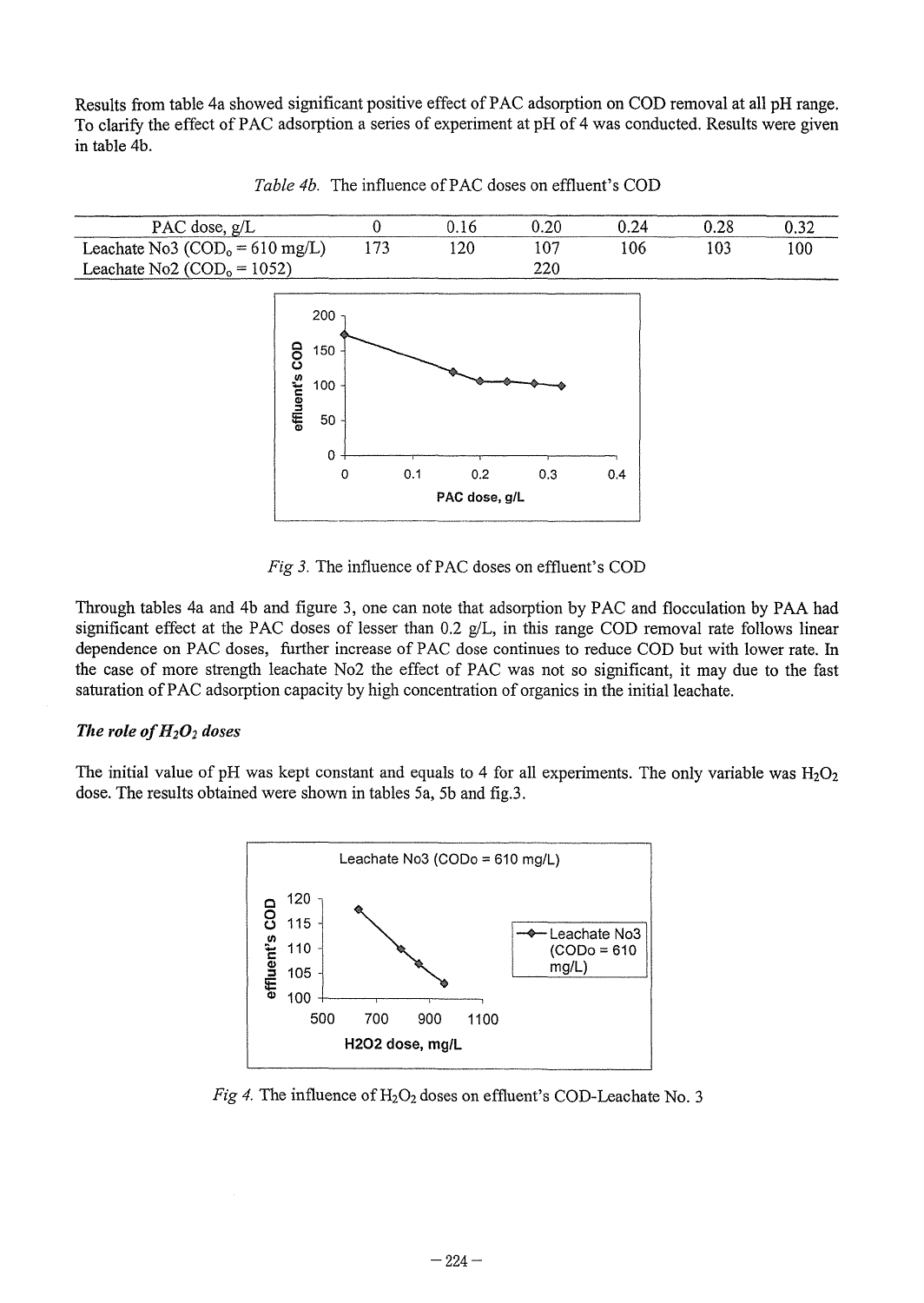*Table 5a.* The influence of H<sub>2</sub>O<sub>2</sub> doses on effluent's COD-Leachate No3

| mg/L<br>$H2U2$ dos<br>. .         | ⊶ור | רחד | n c<br>838 |  |
|-----------------------------------|-----|-----|------------|--|
| $1.62$ chate No. 3 (UUI), = 610 ° |     |     | n'<br>٠ν   |  |

From table 5a one could calculate the COD removal capacity of  $H_2O_2$ :

Removal = g COD removed/g  $H_2O_2$  applied =  $[610 - (eg. 103)]/954 = 0.53$  g COD/1 g  $H_2O_2$ .

According to the results from the work of Lee [Jong-Yun Lee, 2001] this value was only of 0.2-0.3 g  $\text{COD/1g H}_2\text{O}_2$ , that means that our treatment has as much as twice higher COD removal efficiency accounted to the mass unit of  $H_2O_2$  consumed.

For comparison purpose, the same experiments were done with leachate N02 with exception of not using PAC and PAA. Results were given in table 5b.

*Table 5b.* The influence of H<sub>2</sub>O<sub>2</sub> doses on effluent's COD-Leachate No2

| $T^{\prime}$                                          | -64 | w         | ぐつく<br>しんし | ხხს | 700<br>-- | ບຸບ | -44      |
|-------------------------------------------------------|-----|-----------|------------|-----|-----------|-----|----------|
| .<br>eacl<br>ו == ( וו<br>ייי<br>NO)<br>----<br>.<br> | 304 | ר ס<br>رے | ∠ບ         | ن ب | ۰υ<br>۔ ب |     | <u>.</u> |



*Fig 5*. The influence of  $H_2O_2$  doses on effluent's COD-Leachate No2

In this case:

Removal = g COD removed/g 
$$
H_2O_2
$$
 applied = [1052 – (eg. 225)]/924 = 0.895 g COD/1 g  $H_2O_2$ .

Herein results were much better than that was in the case of table 5a and in [Jong-Yun Lee, 2001]. This phenomena may be explained by higher concentration of organics-substrate, in this case .OH radicals have higher probability of collision with substrate molecules than with abundant in water inhibitive ions such as bicarbonate.

# *The role of FeS04 doses*

The initial value of pH was kept constant and equals to 4 for all experiments. The order of chemical addition was as the best case as discussed above. The only variable was FeS04 dose. The results obtained were shown in tables 6 and fig.6.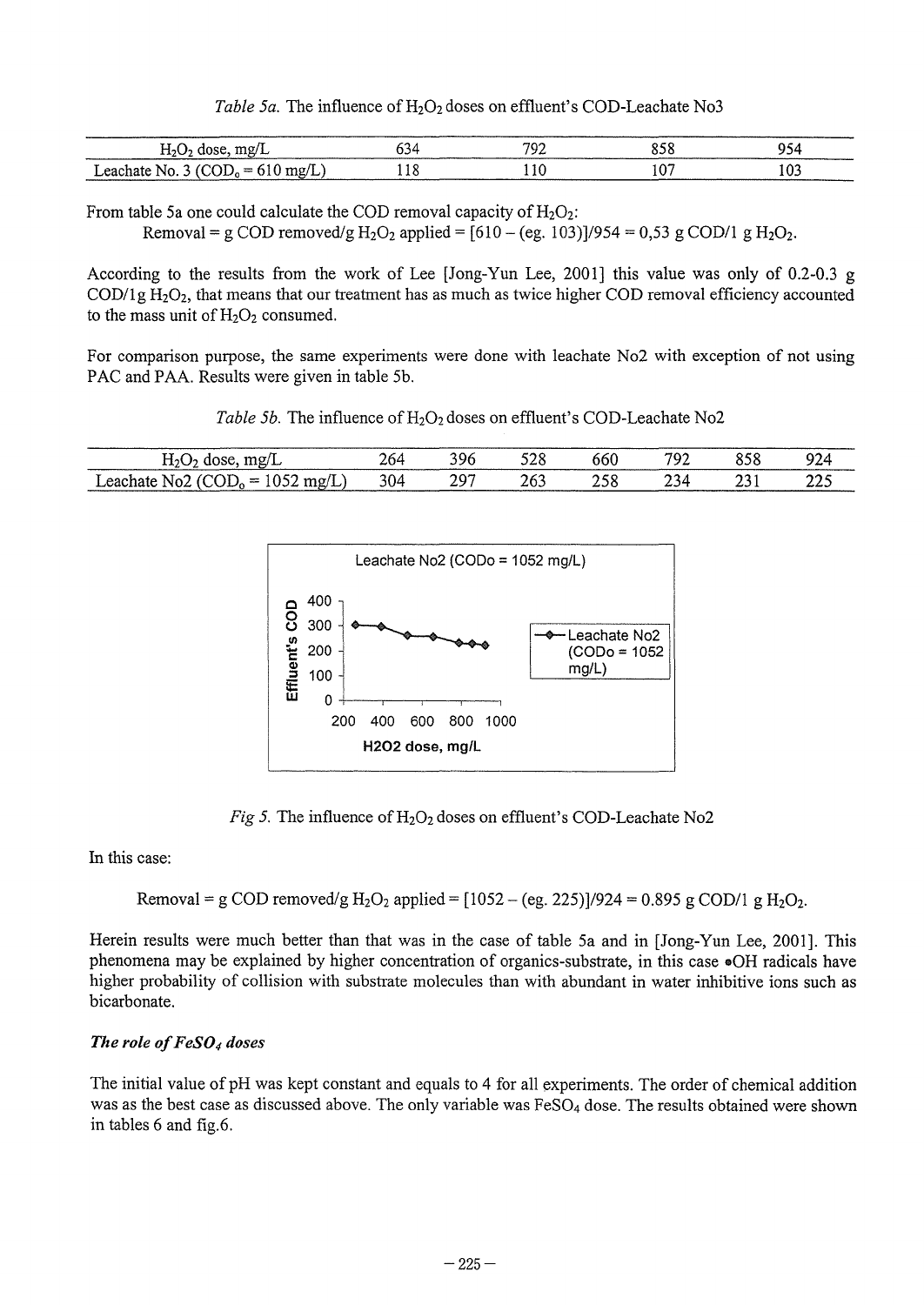| $FeSO4$ doses, mg/L                     | 408   | 544 | 680   | 816  | 952  |
|-----------------------------------------|-------|-----|-------|------|------|
| $H_2O_2$ : FeSO <sub>4</sub> (mol: mol) | 17.37 |     | 10.42 | 8.69 | 7.47 |
| Leachate No3 $(COD0 = 610$ mg/L)        |       | ۵٢  | ۱09   | 10?  | 126  |

Table 6. The influence of FeSO<sub>4</sub> doses on effluent's COD-Leachate No3

Obtained results in fig. 6 revealed the best case when  $H_2O_2$ : FeSO<sub>4</sub> ratio equals to 8.7, this value is lower a bit in comparison with literature ratio of 10.





# *Results of nitrification in batch mode*

Nitrification was conducted in the batch with 20 L of carrier material from porous basal [Cao The Ha et aI., 2001] to check the possibility of biological nitrification of the leachate. The results were given in table 7.

|                 |                |     |      | $\overline{a}$ | 20  | 24  | 28  |     | 40  |
|-----------------|----------------|-----|------|----------------|-----|-----|-----|-----|-----|
| NH <sub>4</sub> | 152            | 118 | 82   | 52             | 22  | 10  | 7.5 | 4.4 |     |
| NO <sub>2</sub> | 25             | 57  | 102  | 101            | 104 | 93  | 15  |     | 0.3 |
| NO <sub>3</sub> | Q <sub>1</sub> | 66ء | 234  | 367            | 423 | 486 | 597 | 627 | 642 |
| COD             | 193            | .39 | l 36 | ! 18           | 95  |     |     |     |     |

*Table* 7. Results of nitrification in batch

*Note: All figures are in mg/l* 



*Fig* 7. Results of nitrification in batch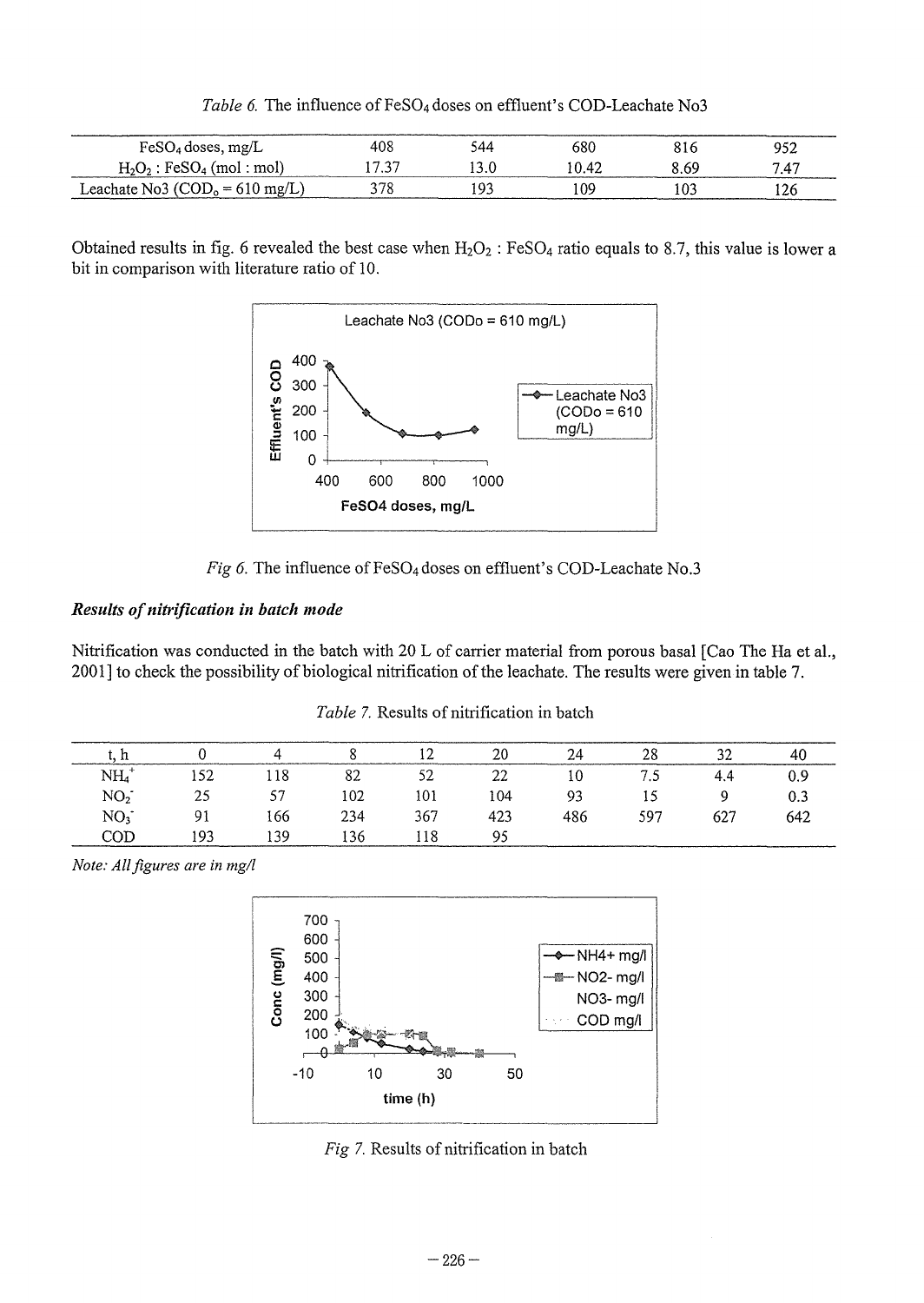These results confirmed the possibility of biological nitrification process. As a rule, denitrification can be accomplished much easier just supply enough BOD.

## **Results of RO filtration**

RO filtration was conducted in the field. The results were given in table 8.

Results of RO filtration was excellent for both leachates, especially in regard to COD, colour and TDS removal. In the case of N-compounds RO appeared to be poor. To protect RO membrane from frequent clogging and consequence washing the RO column must be installed after pre-filtration unit.

| eachate      | BOD,   | $\mathop{\rm [OD_{Cr}}$ | TSS   | TDS          | TKN     | NH.-N  |
|--------------|--------|-------------------------|-------|--------------|---------|--------|
| Leachate No2 | 250/10 | 1250/100                | 350/0 | 30,000/6,000 | 295/100 | 218/40 |
| Leachate No3 | $50/-$ | 650/8                   | 200/0 | 25,000/5,000 | 120/40  | 100/40 |

*Table* 8. RO filtration results: before and after filtration

# **Proposal for upgradiug existing WTF**

Based on experimental results of combined oxidation and adsorption experiments and RO filtration, the following scheme for treatment of Namson leachate was proposed (figure 8). This proposal includes the following main changes of existing WTF:

- Replacement DAF by coagulation-flocculation unit to remove SS, partly COD (most of all are high molecular weight fractions), partly  $Ca^{2+}$  which can cause scaling on all equipment and devices, especially on RO membranes.
- Conversion of parallel conventional aerated tanks into reactors in sequence for BOD, nitrification and denitrification. Including of the last two units is extremely useful in the case of application of RO filtration because of poor removal efficiency of RO process regarding to  $NH_4-N$ .
- There are two options for the last unit: either combined adsorption-Fenton oxidation or RO filtration can be applied. Selection of either Fenton oxidation or RO filtration should be made on the base of cost estimation. In the case of Fenton oxidation chemical cost will be the major part, in contrary in the case of RO filtration machinery cost is decisive. If ignore the cost, application of RO technique after biological steps promises more benefit in effluent quality and in less operational variables, especially in the case of very unstable influent quality of landfill leachate.



*Figure 8.* Proposed scheme for treatment of Namson landfill leachate